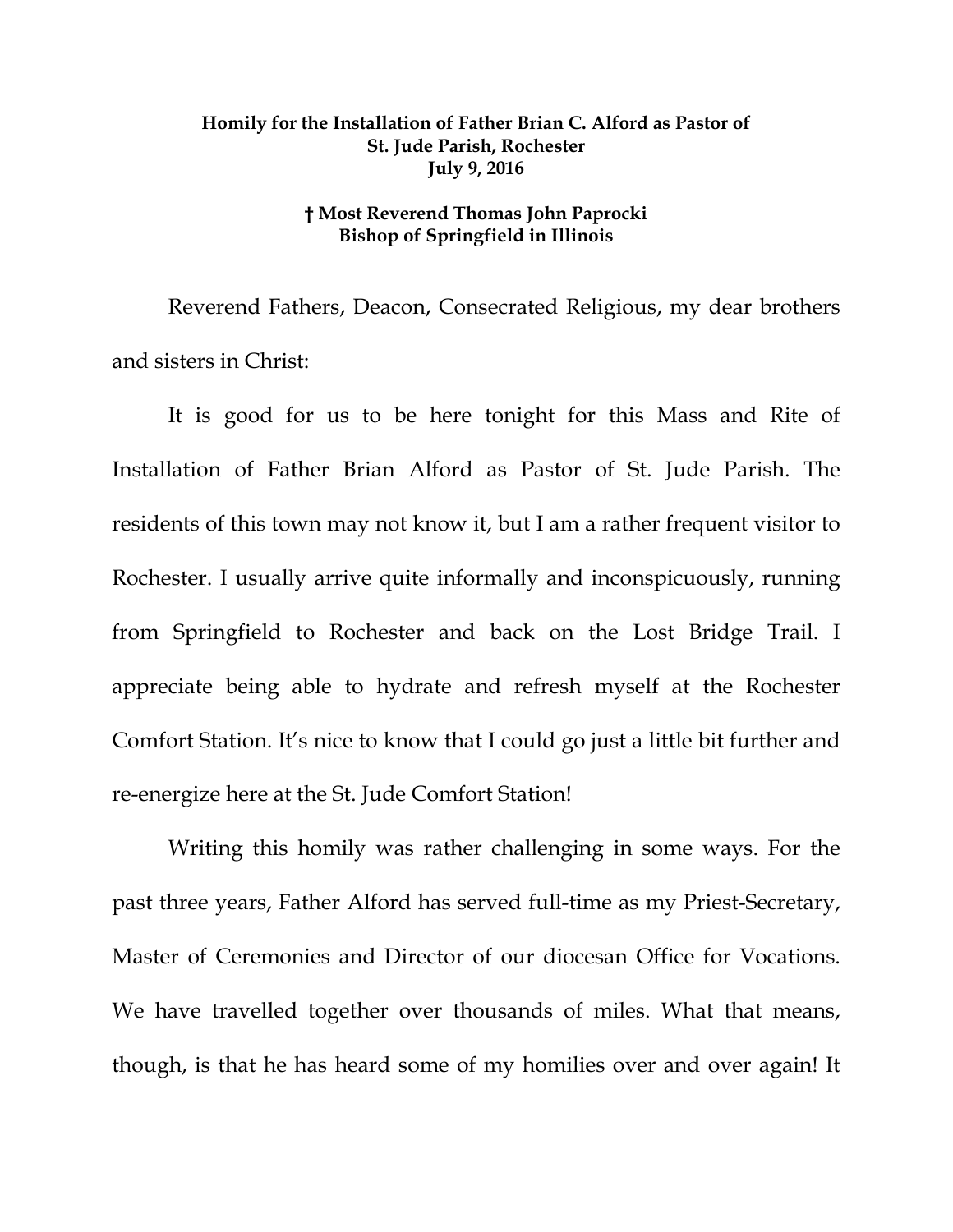<span id="page-1-0"></span>would be no exaggeration to say that Father Alford often knows what I am going to say before I say it! So, Father Alford, I am trying to be creative and offer some fresh ideas, but if I do say something you have heard before, well, this homily is for your parishioners as much as it is for you!

<span id="page-1-1"></span>Our Gospel passage today from Saint Luke is the familiar story of the Good Samaritan. What is important to note is the question that prompted Jesus to tell this parable. After correctly reciting the two great commandments to "love the Lord, your God, with all your heart, with all your being, with all your strength, and with all your mind, and your neighbor as yourself,"the scholar of the law asked Jesus, "And who is my neighbor?"

Jesus responds with the story about a Jewish man who was mugged, stripped and left half-dead along the Jerusalem-Jericho road. A Jewish priest and a Levite come close to the helpless person, but for whatever reasons, they fail to stop and help him. They were Jews but certainly not neighborly. In good storytelling, the third possibility often offers the solution. Everyone would be listening attentively to find out who the third person might be. The expectation would be that still another Jew would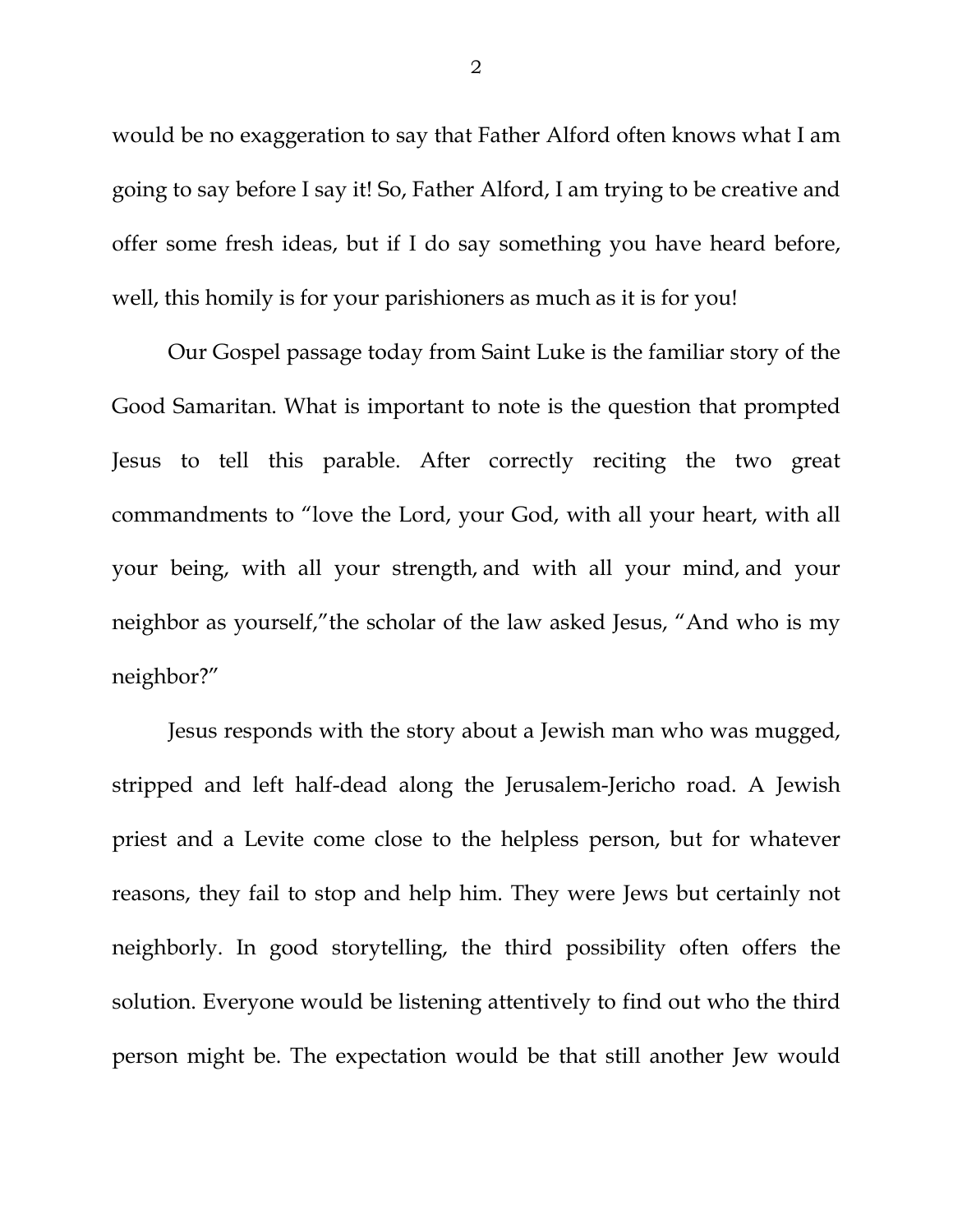come along and help the half-dead victim. Instead, Jesus says that a Samartitan came along and supplied an abundance of aid and hospitality.

How could this be? Jews and Samaritans hated one another for years. They were enemies. Everyone listening to this story would be shocked and insulted. In the end, the scholar of the law could not even bring himself to say the word "Samaritan" when Jesus asked him, "Which of these three, in your opinion, was neighbor to the robbers' victim?" He simply answered, "The one who treated him with mercy."

The point here is that we are to treat even our enemies with love and mercy. In this Jubilee Year of Mercy, it is good for us to reflect on the meaning of mercy and how we are expected to live mercy in our lives.

The true character of mercy is what sets it apart from pity. The Jewish priest and Levite might have felt pity for the helpless man lying in the road. But the Samitatan linked compassion to action. This is the key.

Archbishop Charles Chaput of Philadelphia, in his article, "A Jubilee Year of Mercy," published in the journal FIRST THINGS, wrote that we must also see the connection between mercy and truth. He said:

Truth is essential to the sacrament of reconciliation. As sinners, we approach God seeking his mercy. In a truthful act of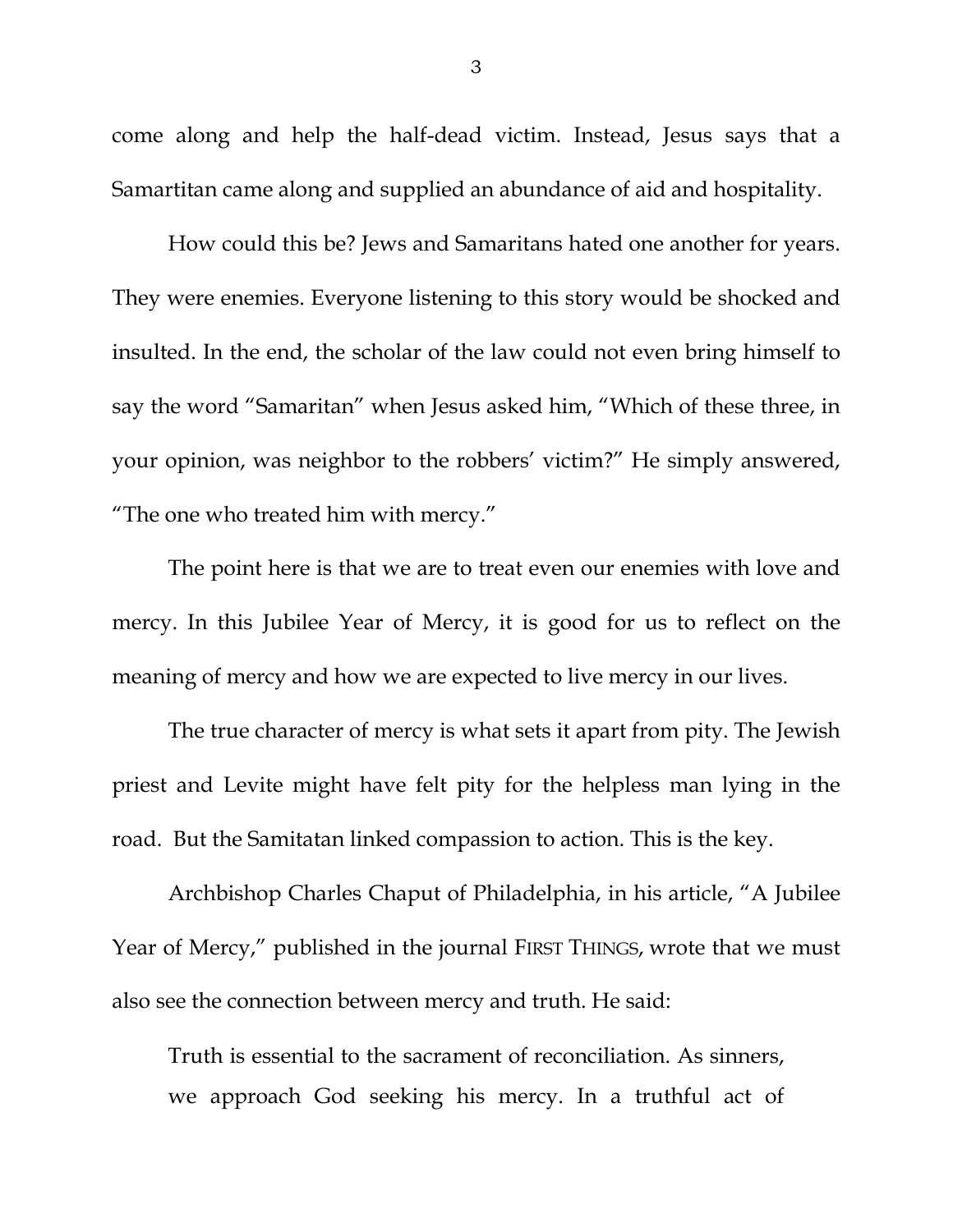contrition, an honest admission of our sins, we find consolation and peace. But the sacrament is not meant to confirm us in our sins, as if mechanically mentioning a list of mistakes and bad actions excuses us from *renouncing* them and changing the course of our lives. The Christian vocation is more demanding but also more beautiful than this. The sacrament of reconciliation, received and acted upon truthfully, is a steady path to transformation and holiness[.1](#page-1-0)

Leading his parishioners on the path to holiness is the primary task of a Pastor. Today at this Mass we mark the beginning of a new chapter in the life of St. Jude Parish with the Installation of your new Pastor. I am very pleased that Father Brian Alford has accepted the call to serve as the local shepherd of the Catholic community of faith here at St. Jude Parish in Rochester. I am deeply grateful to you, Father Alford, for the way you have served me personally with such loyalty and devotion for the past three years and so faithfully in our diocese since your ordination for the past five years. I fact, Father Alford was the very first priest I ever ordained, so he will always have a special place in my heart. Please note, however, that I am not giving him to you outright! You might say that I am sharing Father Alford with you here at St. Jude Parish, since he will still have part-time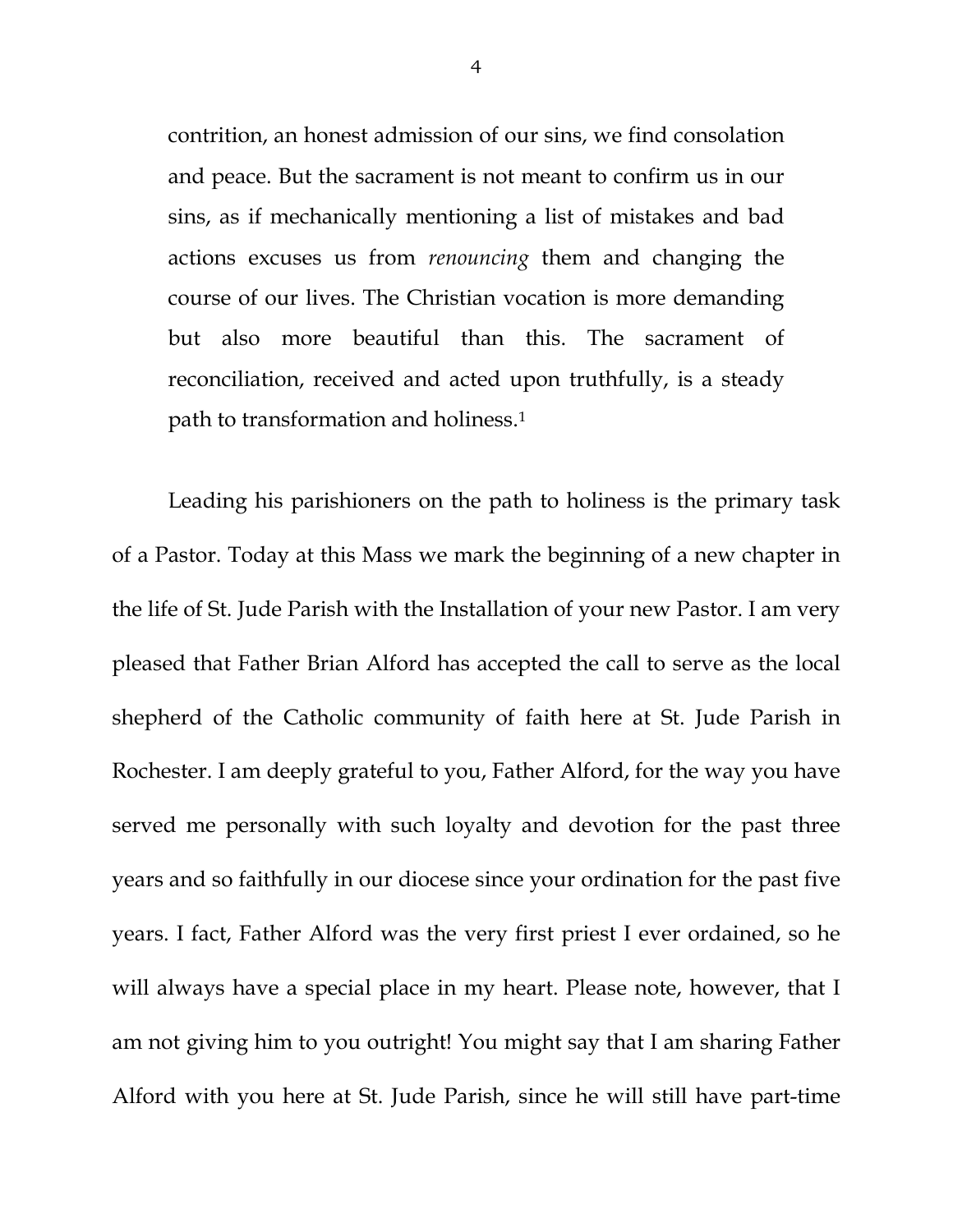diocesan responsibilities with me and at the Catholic Pastoral Center. Father Alford is a very diligent and hard worker, so I am sure that he will balance these duties well. I have also assigned Father Manny Cuizon to your parish, so you should have plenty of priestly assistance here. At the same time, I also wish to express my deep appreciation to Father Dean Probst for his dedicated ministry as Pastor of St. Jude Parish for the past ten years, as well as for his conscientious service that he has provided and will continue to provide as a Judge in our Diocesan Tribunal and as my Liaison for Priests.

Father Alford will now serve you as pastor in this Third Millennium of Christianity, so I think it is fitting to call to mind a theme suggested by our late Holy Father, the Great Pope Saint John Paul II, in his Apostolic Letter, *NOVO MILLENNIO INEUNTE*, "On entering the New Millennium," which I quote as follows (nos. 30-31): "First of all, I have no hesitation in saying that all pastoral initiatives must be set in relation to *holiness*."

We grow in holiness by following Jesus as His disciples. Closely related to the notion of discipleship is the concept of stewardship. In the First Letter of St. Peter, he writes of stewardship in these words: "As each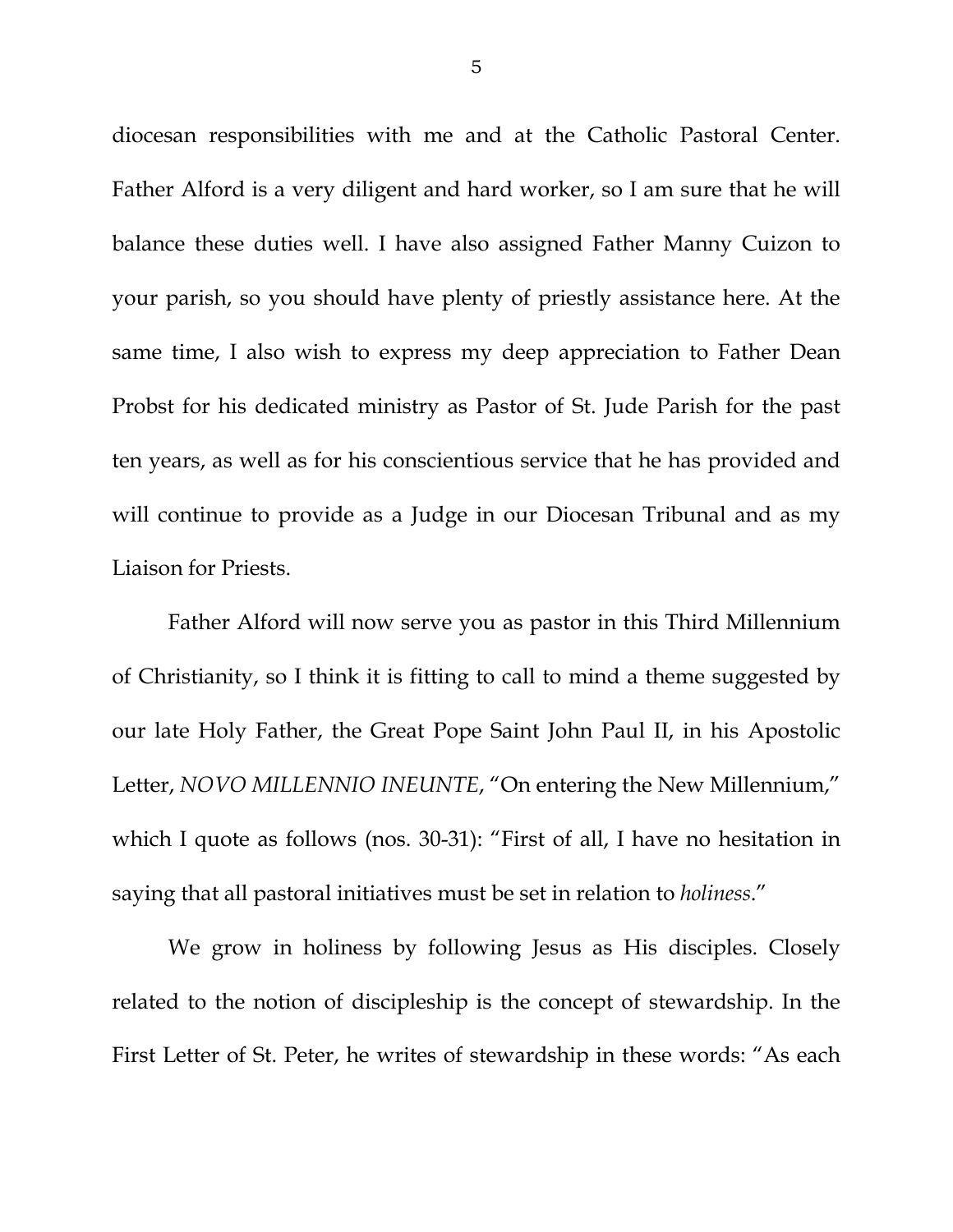one has received a gift, use it to serve one another as good stewards of God's varied grace" (1 Peter 4:10).

Last September, I published my second pastoral letter, called, *Ars Crescendi in Dei Gratia*, Latin for "The Art of Growing in God's Grace." In it, I wrote, "The art of growing in God's grace is the key to growth in the Church. Building a culture of growth in the Church starts with inviting people to experience the love of Jesus Christ."

Over the past couple of years leading up to the publication of my pastoral letter last Fall, I have given much thought to how it is that we can begin a process of strategic planning for growth in the Church here in our diocese. The growth envisioned is far more than just a quantitative increase in the number of people or the amount of money available to our parishes and the diocese. It is also essential to ensure that we give significant attention to the qualitative growth that will guarantee sustainability for generations that follow.

In my pastoral letter, I said that we must do four things to build a vibrant community of saints: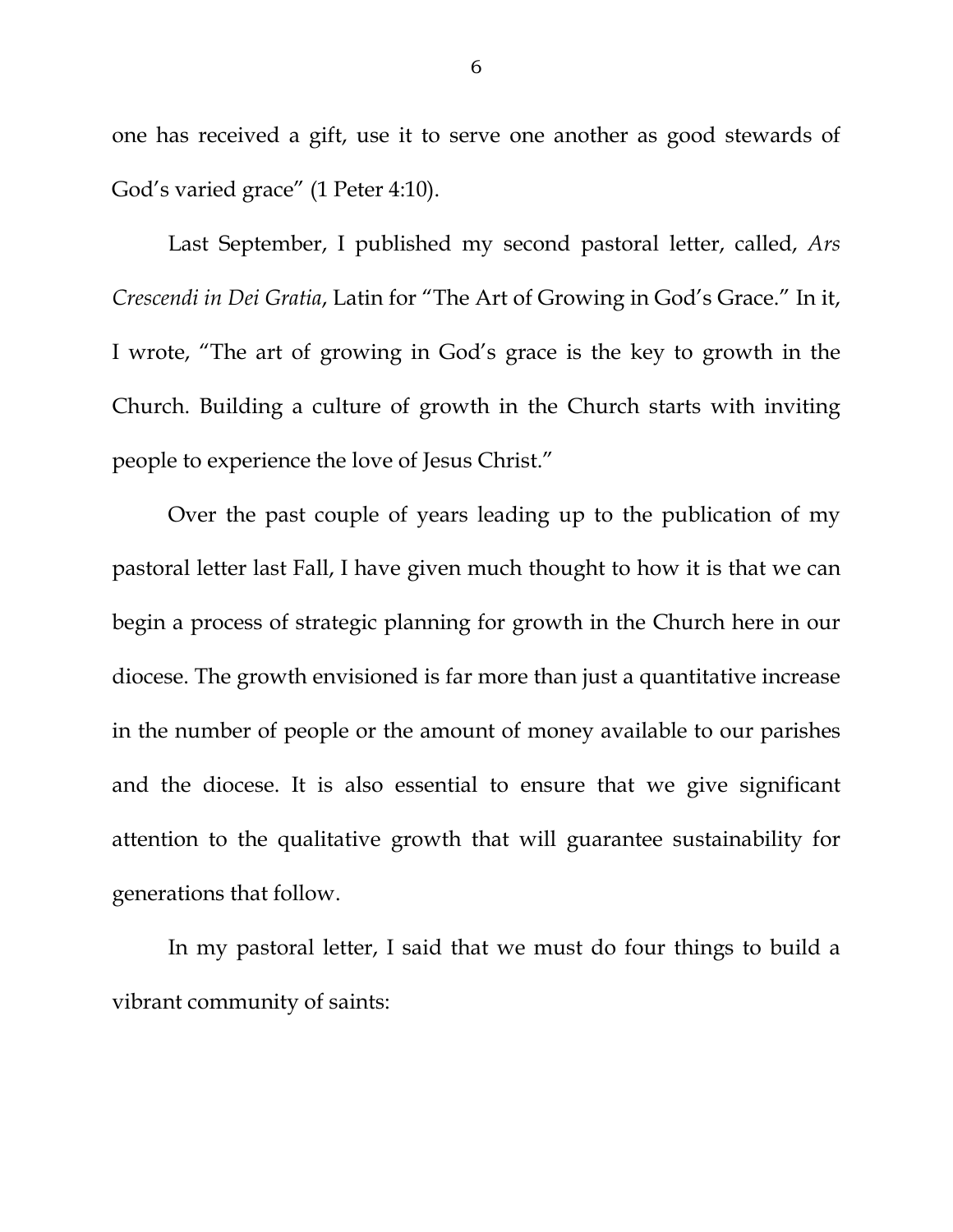1. Invite people to join us in prayer, especially Sunday Mass (hospitality);

2. Study the Bible and learn more about Jesus and our Catholic faith (formation);

3. Provide the sacraments as signs of hope and paths of grace to heaven (prayer); and

4. Serve those in need by practicing charity and justice (service).

The verbs in these four action items correspond to the four pillars of stewardship and discipleship that we have begun talking about in our diocese: hospitality, formation, prayer and service. We can all communicate more broadly the message of invitation.

Through prayer, discernment, and consultation with others, it has become evident that the Lord is inviting us to embrace more fully our call to discipleship out of which necessarily follows a life of stewardship.[2](#page-1-1) 

Stewardship recognizes that everything we have comes from God. We are stewards whether we recognize it or not and whether we like it or not. Stewardship from God's perspective is that He has given us gifts to be used not just selfishly for ourselves, but to be shared with others. Becoming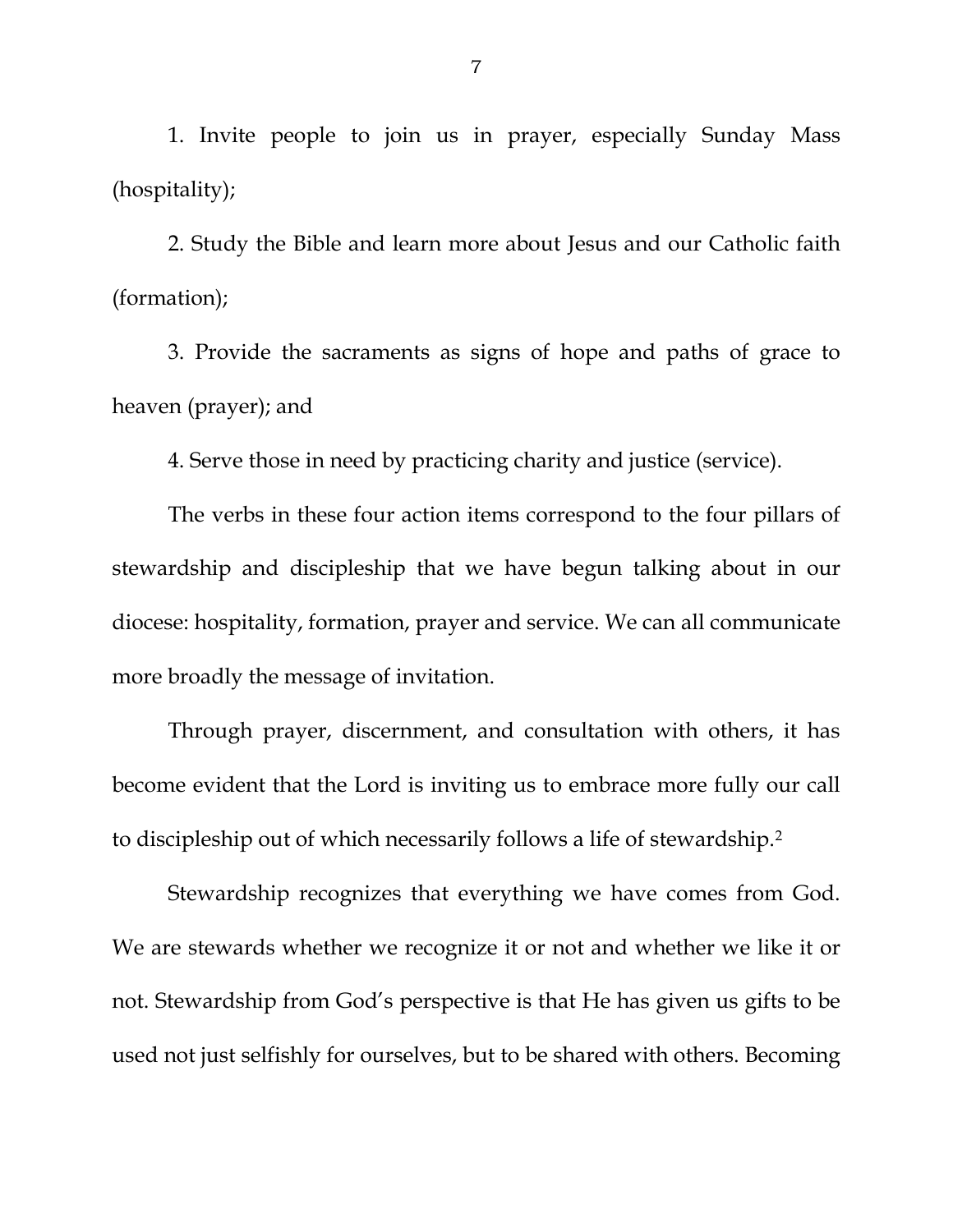a disciple means making an intentional decision to accept the Lord's call to follow Him and live the discipleship and stewardship way of life.

I am aware that such a plan for growth is ambitious, but it is one about which I am very optimistic, especially given what this diocese has to offer and the many ways in which various groups are already poised to contribute to that growth. A key group that is essential to this plan for growth is the priests of our diocese, especially our pastors. But they cannot do this alone. They need the help and cooperation of all parishioners. To be able to put into practice the mission of Jesus, we need to be part of a team supporting each other.

Our priests are at the very heart of our journey forward. As Catholics, we rely first and foremost on God's grace. This grace comes to us through the sacraments of the Church of which the priests are the ministers. In a special way, it is the priest who celebrates the Eucharist for us, feeding us with the Bread of Life, nourishing and strengthening us for this journey. Without the Eucharist, this way of life will never succeed. Without priests, we will not have the Eucharist. Therefore, we need our priests for this journey.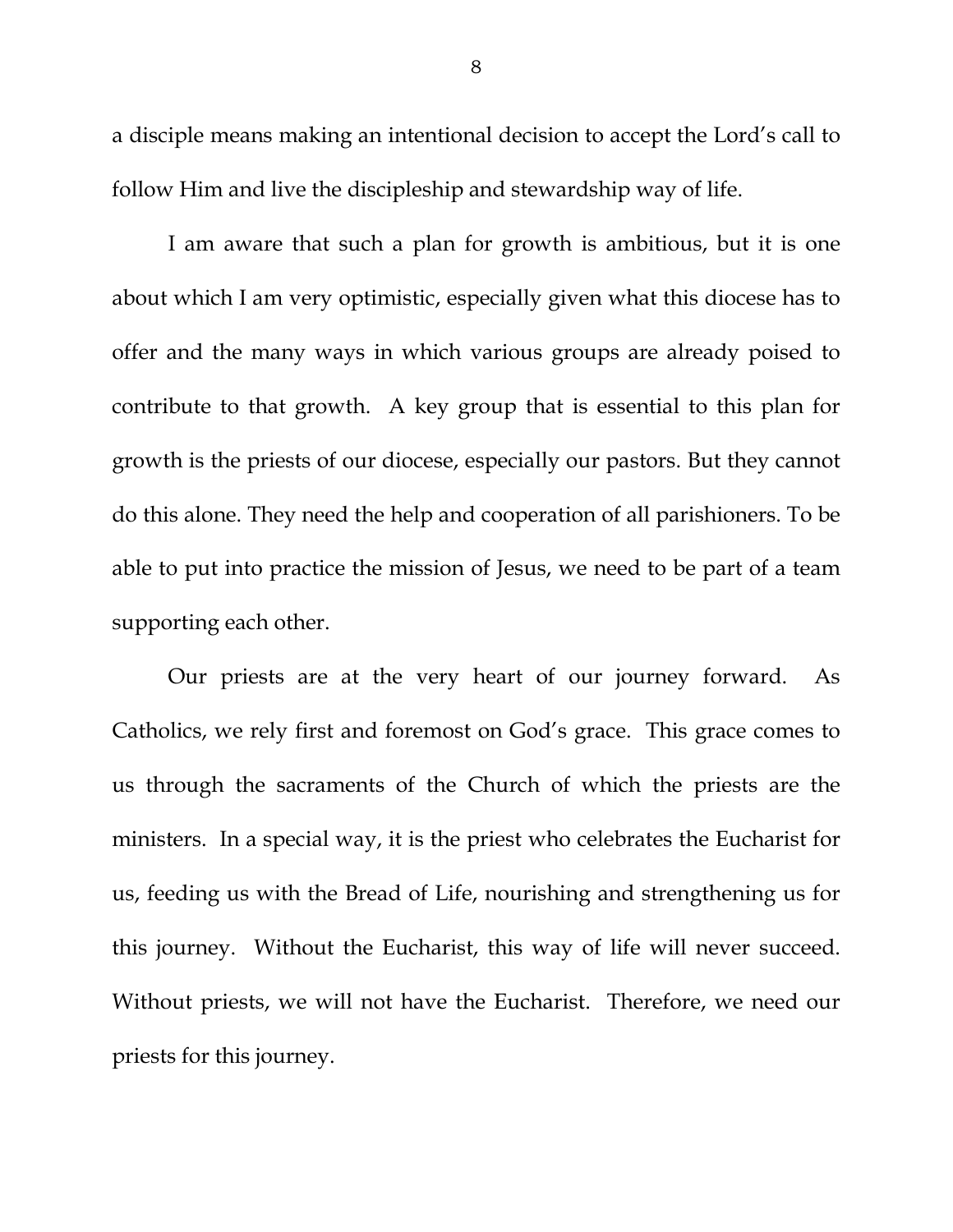I am very grateful for the fidelity with which our priests serve the diocese. They are men committed to the building up of the Kingdom and to the salvation of the souls of those in our diocese and beyond. Their example of tireless dedication is an inspiration to me and to all of us of how we are likewise called to serve the Lord as committed disciples of Jesus Christ. It is their joyful, humble example that is, I believe, one of the major factors contributing to the growth in the number of seminarians studying for the priesthood in our diocese. They too, are signs of hope and encouragement to us as we continue this journey.

I pray that all of you will work with Father Alford in seeking to be intentional disciples of the Lord and good stewards of the gifts entrusted to us for the growth of the Church as we journey together toward our inheritance in the glory of Heaven.

Therefore, dear parishioners of St. Jude Parish, I urge you to strive for holiness, to work and pray with your new pastor. Support him, help him, pray for him, and most of all, love him as he loves you and as Christ calls us to love each other.

May God give us this grace. Amen.

9